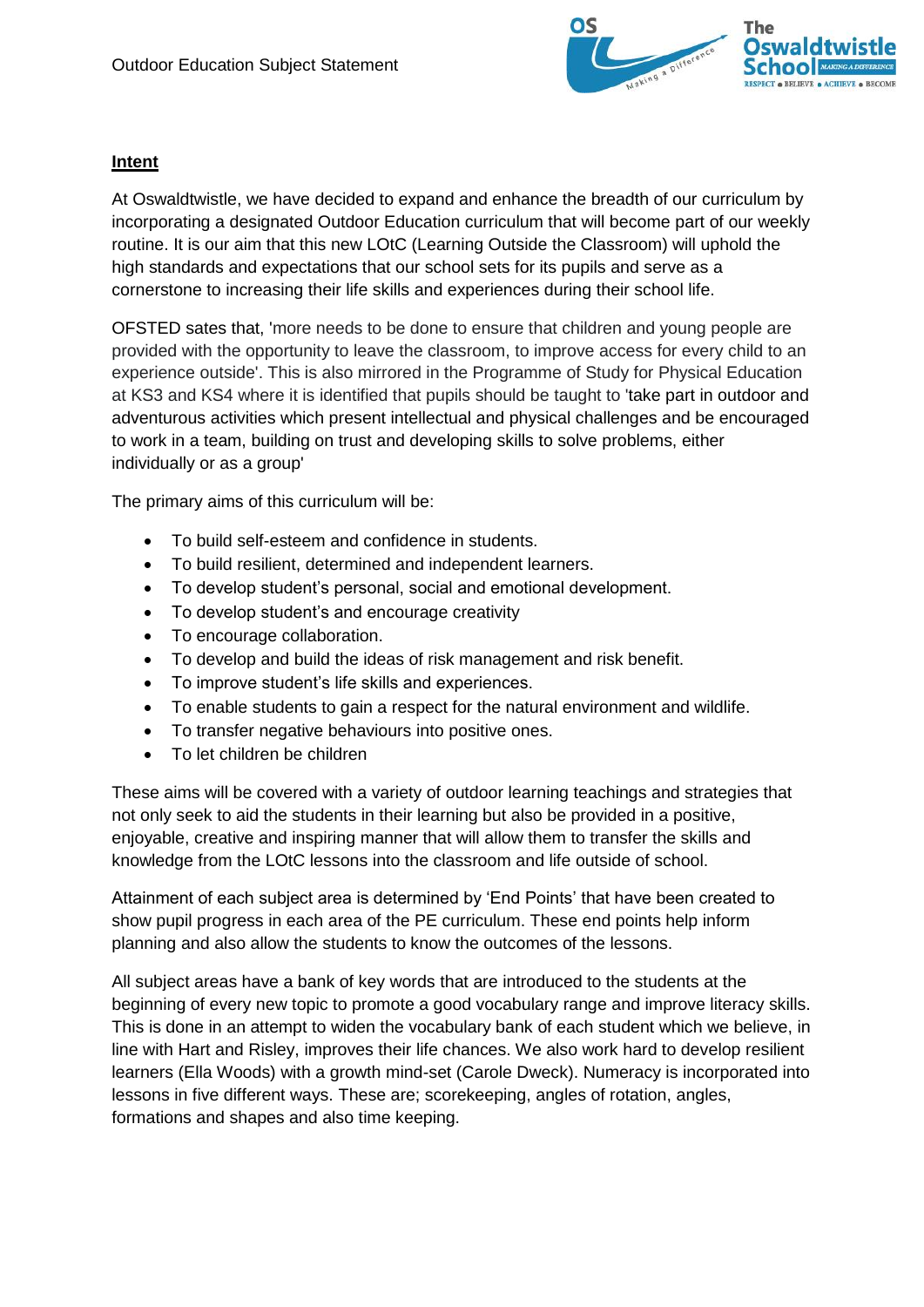

SMSC, British Values are embedded in to lessons and this is achieved by the promotion of team work, respect and abiding by rules.

## **Implementation**

To ensure that this LOtC curriculum reaches the high standards of teaching and learning that we pride ourselves on at Oswaldtwistle, we have implemented a progressive curriculum that begins as an Option in Year 10 and continues to grow until its culmination, when children leave in Year 11.

Lessons start with a baseline assessment so ability levels are identified and lessons can be sequenced to start at the appropriate skill range. All lessons are designed around Rosenshine's principles so that effective teaching is implemented. Retrieval exercises are used at the beginning of each lesson to cement learning and skills gained. This helps students make better progress over time.

Short term students have the opportunity to achieve certification in all activities on offer. These are Rock Climbing, Skiing, BMX'ing, Mountain biking, Sailing and Orienteering. They can then take away and utilise as they move schools. As we know, every child is different, as are their learning habits, something that here at Oswaldtwistle we recognise, encourage and utilise. At Oswaldtwistle it is our aim to expand our outdoor learning into the wider community and environment to give the children a wider range of experience and allow them to become more familiar with the world surrounding them.

## **Impact**

Impact is visually assessed by witnessing the students applying the required skills and comparing them to the 'end points' set out and logging this during data captures. This data is then analysed to inform planning and teaching for the other subject areas. Due to the lack of prior learning, students may not always make substantial progress as this is a new subject area for them, however, due to the nature of the subject, impact can be seen by the changes it makes to the students personally.

After the implementation of this robust Outdoor Education curriculum, children at Oswaldtwistle will become more well-rounded and prepared learners and individuals. They will not only be more confident and resilient learners, they will become more caring and supportive peers due to the heavy focus the curriculum places on understanding and generating empathy. This will allow children to become more able to regulate their social, mental, and emotional health meaning the students perform better in collaborative learning and tasks, arming them with the skills necessary to improve themselves in their schooling career and life in the wider world.